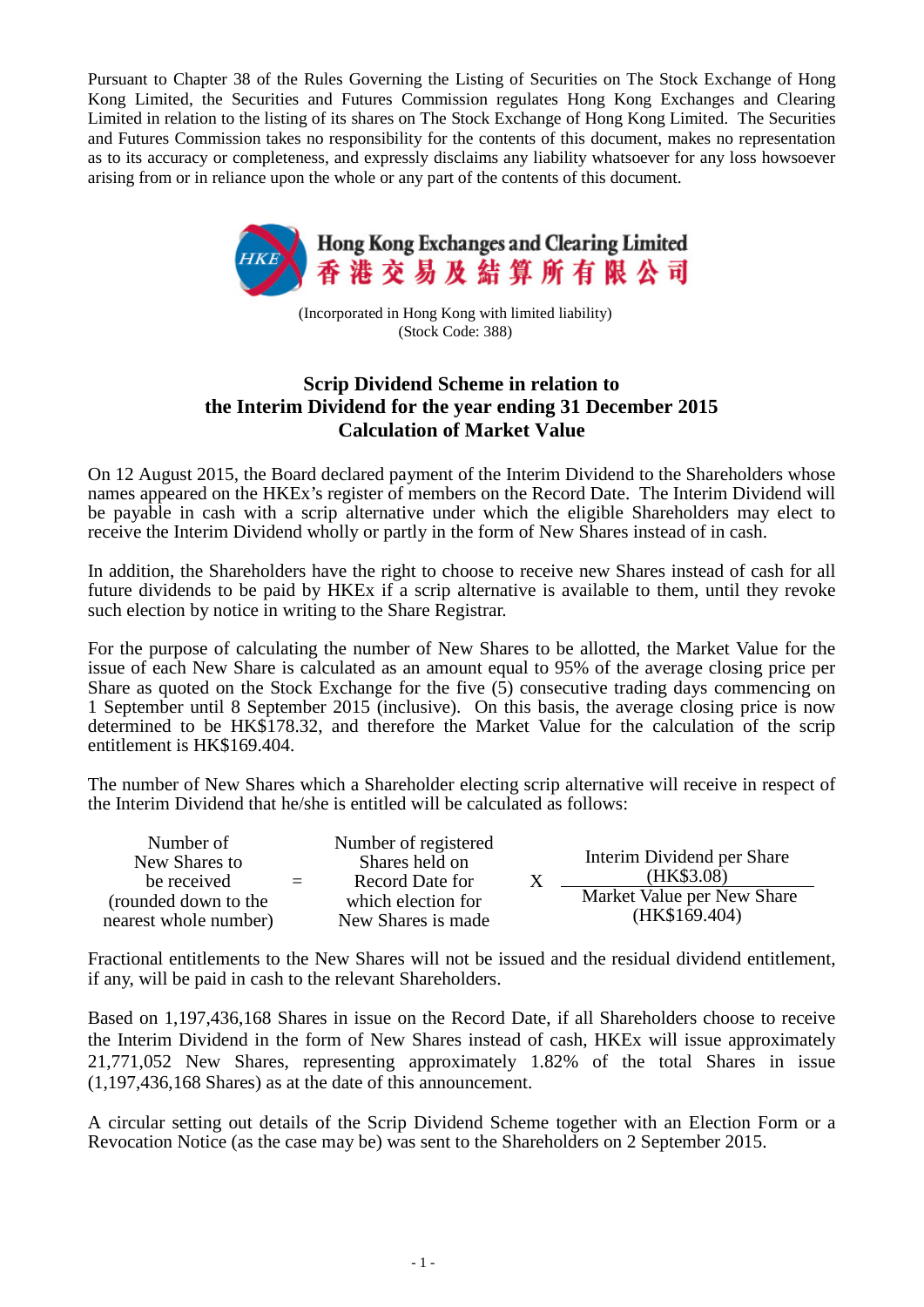**No action is required by the following Shareholders:**

**(A) Shareholders who have not made a Permanent Election and wish to receive the Interim Dividend in cash only; and**

## **(B) Shareholders who have made a Permanent Election and do not intend to revoke it in order to receive the Interim Dividend in cash.**

Shareholders who have not made a Permanent Election and wish to receive their Interim Dividend wholly or partly in New Shares instead of in cash and, where applicable, to make a Permanent Election should complete the Election Form. Shareholders who have previously made a Permanent Election and wish to receive their Interim Dividend wholly or partly in cash should complete the Revocation Notice. The completed Election Form or Revocation Notice (as the case may be) should be returned as soon as possible so as to enable it to be received by the Share Registrar before the Closing Time. Late submissions of the Election Form or the Revocation Notice will not be accepted.

Shareholders who are not eligible to receive the Interim Dividend wholly or partly in New Shares under the provisions of the Scrip Dividend Scheme should not complete the Election Form and, if they do so, such Election Form will be voided and of no effect.

The Closing Time will be extended, as the case may be, in accordance with (a) or (b) below if a Typhoon Signal No. 8 or above is hoisted, or a Black Rainstorm Warning Signal is in force in Hong Kong:

- (a) at any time before 12:00 noon on Friday, 18 September 2015. In such a case, the closing time for the return of the Election Form and Revocation Notice will be extended to 5:00 pm on the same business day; or
- (b) at any time between 12:00 noon and 4:30 pm on Friday, 18 September 2015. In such a case, the closing time for the return of the Election Form and Revocation Notice will be extended to 4:30 pm on the next business day where none of the above signals is hoisted or in force at any time between 9:00 am and 4:30 pm.

HKEx has applied to the SFC for the listing of, and permission to deal in, the New Shares. It is expected that the dividend warrants and/or, subject to the SFC's approval of the above application, definitive certificates for New Shares will be despatched by ordinary mail to the respective Shareholders concerned at their own risk on Thursday, 24 September 2015. The New Shares will, on issue, rank equally in all other respects with the existing Shares save that they will not be eligible for the Interim Dividend.

Subject to the proper receipt of definitive certificates for New Shares by the relevant Shareholders, dealings in the New Shares on the Stock Exchange are expected to commence on Thursday, 24 September 2015.

In this announcement, the following expressions have the meanings set out below unless the context otherwise requires:

| "Board"         | HKEx's board of directors;                                                                                                                                                                             |
|-----------------|--------------------------------------------------------------------------------------------------------------------------------------------------------------------------------------------------------|
| "Closing Time"  | the closing time for the return of the completed Election Form or<br>Revocation Notice (as the case may be) to the Share Registrar, being<br>$4:30$ pm on Friday, 18 September 2015;                   |
| "Election Form" | the form of election for use by the Shareholders who wish to receive the<br>Interim Dividend wholly or partly in New Shares instead of in cash and,<br>where applicable, to make a Permanent Election; |
| "HKEx"          | Hong Kong Exchanges and Clearing Limited, a company incorporated<br>in Hong Kong with limited liability, whose shares are listed on the Main<br>Board of the Stock Exchange;                           |